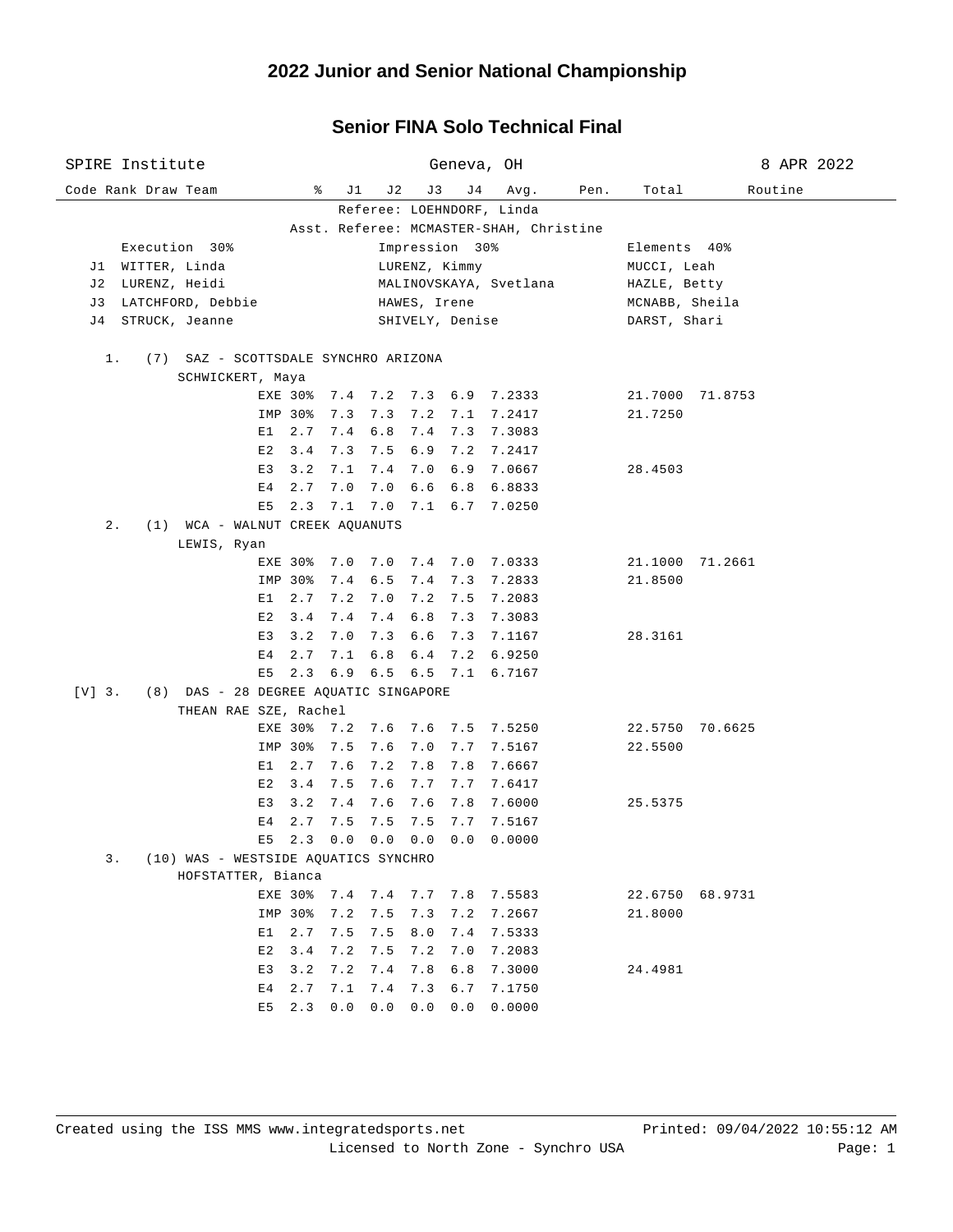# **2022 Junior and Senior National Championship**

#### **Senior FINA Solo Technical Final**

| SPIRE Institute                         |                                     |    | Geneva, OH             |                        |            |                    |       |                                | 8 APR 2022 |                            |                 |
|-----------------------------------------|-------------------------------------|----|------------------------|------------------------|------------|--------------------|-------|--------------------------------|------------|----------------------------|-----------------|
| Code Rank Draw Team                     |                                     |    | ႜ                      | J1                     | J2         | J 3                | J 4   | Avg.                           | Pen.       | Total                      | Routine         |
| 4.<br>(4) MNS - MINNESOTA SYNCHRONETTES |                                     |    |                        |                        |            |                    |       |                                |            |                            |                 |
| GERADS, Kara                            |                                     |    |                        |                        |            |                    |       |                                |            |                            |                 |
|                                         |                                     |    |                        |                        |            |                    |       | EXE 30% 6.7 6.5 6.7 6.8 6.6917 |            |                            | 20.0750 65.1581 |
|                                         |                                     |    | IMP 30%                | 6.4                    | 6.3        | 6.5                |       | 7.0 6.4833                     |            | 19.4500                    |                 |
|                                         |                                     | E1 | 2.7                    | 6.5                    | 6.4        | 6.4                |       | 6.7 6.4667                     |            |                            |                 |
|                                         |                                     | E2 | 3.4                    | 6.9                    | 6.5        | 6.3                | 6.6   | 6.5583                         |            |                            |                 |
|                                         |                                     | E3 | 3.2                    | 6.4                    | 6.0        | 6.5                | 6.5   | 6.4167                         |            | 25.6331                    |                 |
|                                         |                                     | Е4 | 2.7                    | 6.8                    | 6.1        | 6.5                | 6.5   | 6.4917                         |            |                            |                 |
|                                         |                                     | E5 | 2.3                    | 6.0                    | 6.0        | 5.8                | 6.3   | 6.0083                         |            |                            |                 |
| $[V]$ 5.                                | (3) ARU - ARUBA AQUATICS FEDERATION |    |                        |                        |            |                    |       |                                |            |                            |                 |
|                                         | SALAZAR SALAZAR, Mariajose          |    |                        |                        |            |                    | 6.7   | 6.8000                         |            |                            |                 |
|                                         |                                     |    | EXE 30% 7.0<br>IMP 30% | 6.3                    | 6.9        | $6.6 \t6.9$<br>6.3 | 6.6   | 6.4750                         |            | 19.4250                    | 20.4000 64.9877 |
|                                         |                                     | E1 | 2.7                    | 7.0                    | 6.5        | 6.9                | 6.9   | 6.8750                         |            |                            |                 |
|                                         |                                     | E2 | 3.4                    | 6.8                    | 6.2        | 6.5                | 6.7   | 6.5833                         |            |                            |                 |
|                                         |                                     | E3 | 3.2                    | 6.7                    | 6.3        | 6.4                | 6.6   | 6.5000                         |            | 25.1627                    |                 |
|                                         |                                     | Е4 | 2.7                    | 6.3                    | 5.2        | 5.6                | 6.0   | 5.7917                         |            |                            |                 |
|                                         |                                     | E5 | 2.3                    | 5.8                    | 4.8        |                    |       | 5.4 5.6 5.4667                 |            |                            |                 |
| 5.                                      | (2) OCC - OHIO CORALINAS SYNCHRO    |    |                        |                        |            |                    |       |                                |            |                            |                 |
|                                         | CALIXTO, Valeria                    |    |                        |                        |            |                    |       |                                |            |                            |                 |
|                                         |                                     |    |                        |                        |            |                    |       | EXE 30% 6.7 6.4 6.8 6.5 6.6000 |            |                            | 19.8000 63.9694 |
|                                         |                                     |    | IMP 30%                | 6.5                    | 6.3        | 6.7                | $6.8$ | 6.5917                         |            | 19.7750                    |                 |
|                                         |                                     | E1 | 2.7                    | 6.7                    | 6.2        | 6.2                | 6.4   | 6.3250                         |            |                            |                 |
|                                         |                                     | E2 | 3.4                    | 6.6                    | 6.4        | 6.4                | 6.5   | 6.4583                         |            |                            |                 |
|                                         |                                     | E3 | 3.2                    | 6.2                    | 6.1        | 6.0                | 6.3   | 6.1500                         |            | 24.3944                    |                 |
|                                         |                                     | E4 | 2.7                    | 6.4                    | 5.7        | 5.4                | 5.7   | 5.7333                         |            |                            |                 |
|                                         |                                     | E5 | 2.3                    | 6.2                    | 5.2        | 5.6                | 5.7   | 5.6583                         |            |                            |                 |
| б.                                      | (6) PTX - PIROUETTES OF TEXAS       |    |                        |                        |            |                    |       |                                |            |                            |                 |
|                                         | CONTRERAS- ROMERO, Siracide         |    |                        |                        |            |                    |       |                                |            |                            |                 |
|                                         |                                     |    | IMP 30%                | EXE 30% 6.7 6.7<br>6.6 |            | 6.2                | 6.5   | $6.6 \t6.3 \t6.6250$<br>6.5333 | $-0.5$     | 19.8750 60.9405<br>19.6000 |                 |
|                                         |                                     | E1 | 2.7                    | 6.6                    | 6.7<br>6.5 | 6.5                | 6.6   | 6.5500                         |            |                            |                 |
|                                         |                                     | Е2 | 3.4                    | 6.7                    | 6.9        | 6.3                | 6.5   | 6.6000                         |            |                            |                 |
|                                         |                                     | E3 | 3.2                    | 6.8                    | 6.7        | 6.4                | 6.4   | 6.5583                         |            | 21.9655                    |                 |
|                                         |                                     | Е4 | 2.7                    | 6.7                    | 6.5        |                    |       | $6.2 \quad 6.4 \quad 6.4500$   |            |                            |                 |
|                                         |                                     |    |                        |                        |            |                    |       | E5 2.3 0.0 0.0 0.0 0.0 0.0000  |            |                            |                 |
| 7.                                      | (9) NCO - NCO SYNCHRO               |    |                        |                        |            |                    |       |                                |            |                            |                 |
|                                         | POLISCHAK, Emma                     |    |                        |                        |            |                    |       |                                |            |                            |                 |
|                                         |                                     |    | EXE 30%                |                        |            |                    |       | 6.5 6.2 6.2 6.6 6.3583         |            | 19.0750 60.7159            |                 |
|                                         |                                     |    | IMP 30%                | 5.9                    | 6.0        | 6.1                | 6.2   | 6.0500                         |            | 18.1500                    |                 |
|                                         |                                     | E1 | 2.7                    | 6.1                    | 6.9        | 6.2                | 6.2   | 6.2500                         |            |                            |                 |
|                                         |                                     | E2 | 3.4                    | 6.3                    | 6.7        | 5.4                | 5.8   | 6.0500                         |            |                            |                 |
|                                         |                                     | E3 | 3.2                    | 6.3                    | 5.8        | 6.1                | 6.2   | 6.1333                         |            | 23.4909                    |                 |
|                                         |                                     | Е4 | 2.7                    | 5.9                    | 4.8        | 5.2                | 5.3   | 5.2667                         |            |                            |                 |
|                                         |                                     | E5 | 2.3                    | 5.7                    | 5.9        | 5.4                | 4.8   | 5.5167                         |            |                            |                 |